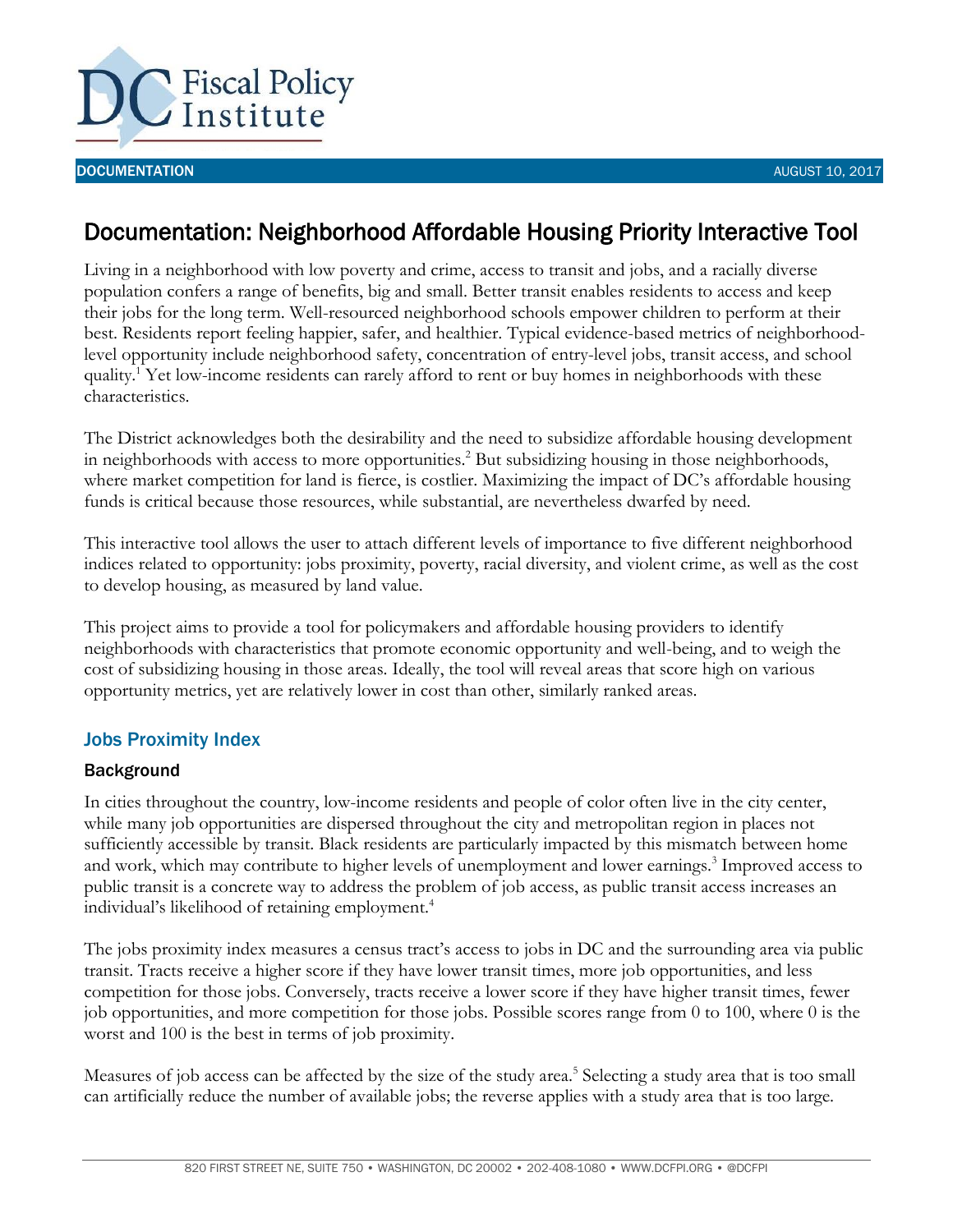Since the study area must correspond to people's actual employment patterns and job-seeking behavior, we first identified the area within which lower-income DC residents typically work, using American Community Survey PUMS Microdata.

We found that 79 percent of lower-income (below 60 percent of the median income) DC workers worked either within DC, or in a jurisdiction immediately surrounding DC.<sup>6</sup> The jobs proximity study area was thus defined as census tracts in DC or in those jurisdictions: District of Columbia; in Virginia, Arlington County, Fairfax County, Alexandria city, Fairfax city, Falls Church city, Manassas city, and Manassas Park city; and in Maryland, Montgomery County and Prince George's County.

# Data

Public transit time data was obtained using the Google Maps Distance Matrix API. Transit times were calculated from the centroid of every DC Census tract to the centroids of every other census tract in the study area.

Jobs data were obtained from the Census Bureau's Longitudinal Employer-Household Dynamics (LEHD), specifically 2014 Workplace Area Characteristics (WAC) data from LEHD Origin-Destination Employment Statistics.<sup>7</sup> These data provide jobs information at the block group level and were aggregated to the census tract level.

Labor supply data came from 2015 ACS 5-year estimates on the civilian labor force (table DP03). Field HC01\_VC11 served as the estimated number of residents in the labor force.

# Formula

The jobs proximity index relates positively weights each destination tract for its job opportunities and negatively weights the tract for its competition. It is a distance decay model where farther tracts receive less importance than nearer tracts. The jobs proximity index is calculated as follows:<sup>8</sup>

$$
A_i = \frac{\sum_{j=1}^n \frac{E_j}{d_{ij}^2}}{\sum_{j=1}^n \frac{L_j}{d_{ij}^2}}
$$

Where *i* is the origin tract, *j* is the destination tract, *E* is the number of available jobs in the tract, *L* is the supply of workers living in the tract, and  $d$  is the distance, in minutes, separating the two tracts.

The tract that receives the most importance is the tract where  $i$  and  $j$  are the same, since that is the tract where one lives. In the Google Maps API distance matrix, cases where the origin and the destination were the same computed a zero distance. Zero distances were programmatically replaced with a transit time of 1 to receive the most importance in the final jobs proximity index. To maintain consistency, all transit times were calculated with a forced arrival time of 9 a.m. on Wednesday, June 21, 2017.

Some areas were determined to be impossible to access using public transit by 9 a.m. on a weekday. In these cases, empty distance values were returned as a result. Whether one leaves these values empty or replaces these values with an infinite distance, the contributions of  $E$  and  $L$  are canceled out by their respective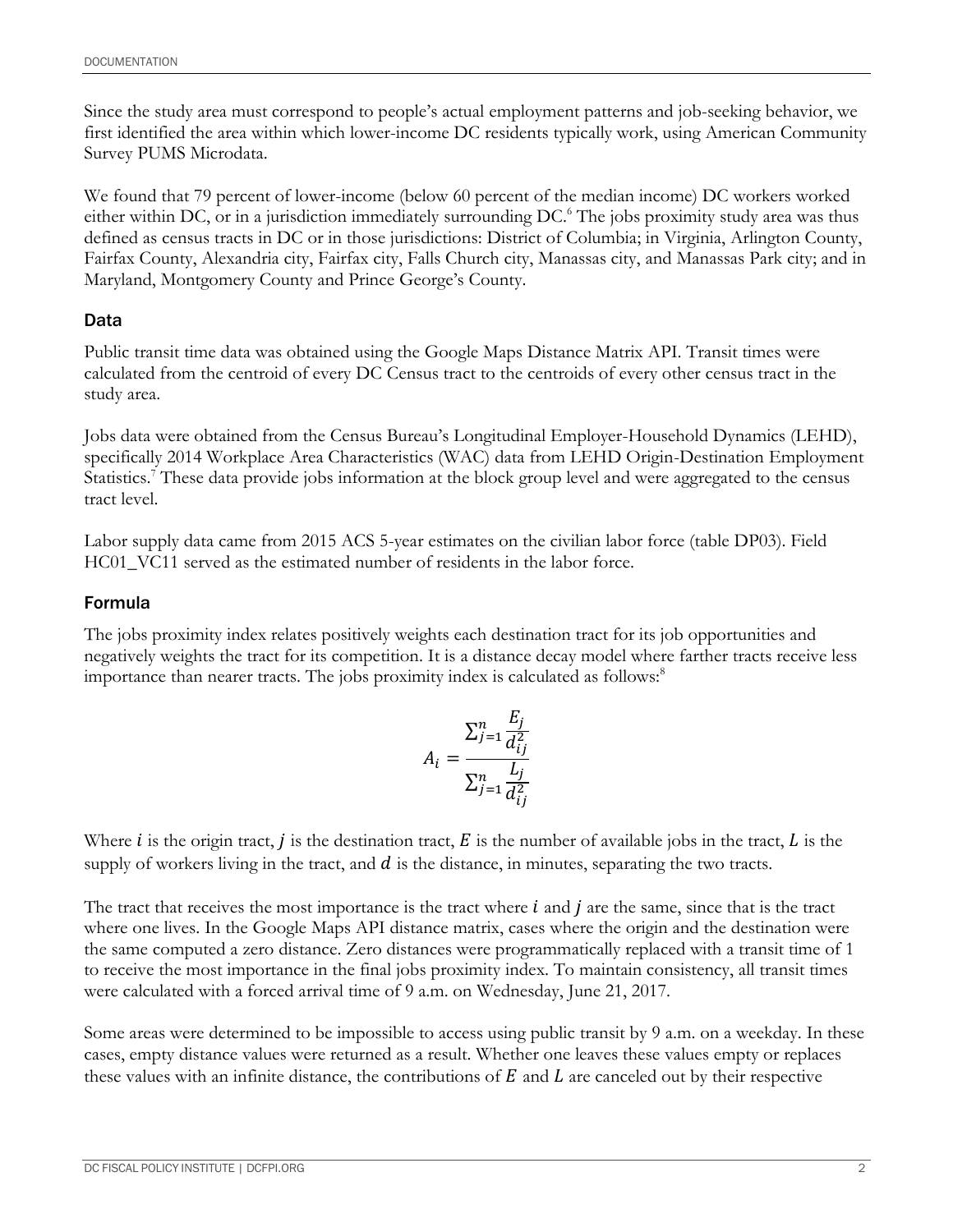denominators. Therefore, areas that cannot be accessed by public transit contribute nothing to the final summation and may be ignored.

Once  $A_i$  was calculated for every origin tract, these values were converted to tract percentile ranking by employing the empirical cumulative distribution function. The final index ranges between possible values of 0 and 100, where 100 is ideal.

# Neighborhood Poverty Index

### Background

The impact of moving to low-poverty neighborhoods has been extensively studied. In 1993, the federal government began a large-scale experiment called Moving to Opportunity (MTO) that facilitated participants' moves from census tracts with high poverty rates to census tracts with poverty rates below 10 percent. <sup>9</sup> Analysis of MTO outcomes identified positive impacts on participants' educational attainment, health, and economic well-being.<sup>10</sup> People who relocate to low-poverty neighborhoods report that they are generally happier and less stressed.<sup>11</sup> There are long-term impacts as well: children who moved to lowpoverty neighborhoods at a young age earn an additional \$302,000 over their lifetimes, on average, than if they had not moved.<sup>12</sup> While poverty cannot tell the entire story, it remains an important variable to consider.

The neighborhood poverty index measures the estimated percentage of households living below the poverty level. Tracts with lower estimated poverty rates receive a higher score; tracts with higher poverty rates receive a lower score. Possible scores range from 0 to 100, where 100 has the lowest estimated incidence of poverty.

### Data

Data on poverty rates were obtained from 2015 ACS 5-year estimates on residents living below the poverty level (table B17017) for DC census tracts. Field HD01\_VD02 served as the estimated number of residents with income below the poverty level. Field HD01\_VD01 served as the estimated total number of residents in each tract. Estimates of the percentage of residents living below the poverty level in each tract were obtained by dividing field HD01\_VD02 by field HD01\_VD01.

### Formula

- Census tracts with estimated poverty levels below 10 percent received a score of 100.
- Census tracts with estimated poverty levels between 10 percent and 40 percent received a score of 67.
- Census tracts with estimated poverty levels above 40 percent received a score of 33.
- Census tracts with populations under 100 received a score of 0, because these small populations tend to have highly skewed estimates.

# Residential Land Cost Index

### Background

The cost of subsidizing housing in a neighborhood is necessarily an important piece of this tool. While DC government has recently begun to award funding priority points to affordable housing developments in high-cost areas, at the same time, it prioritizes affordable housing developments that cost the District less overall.13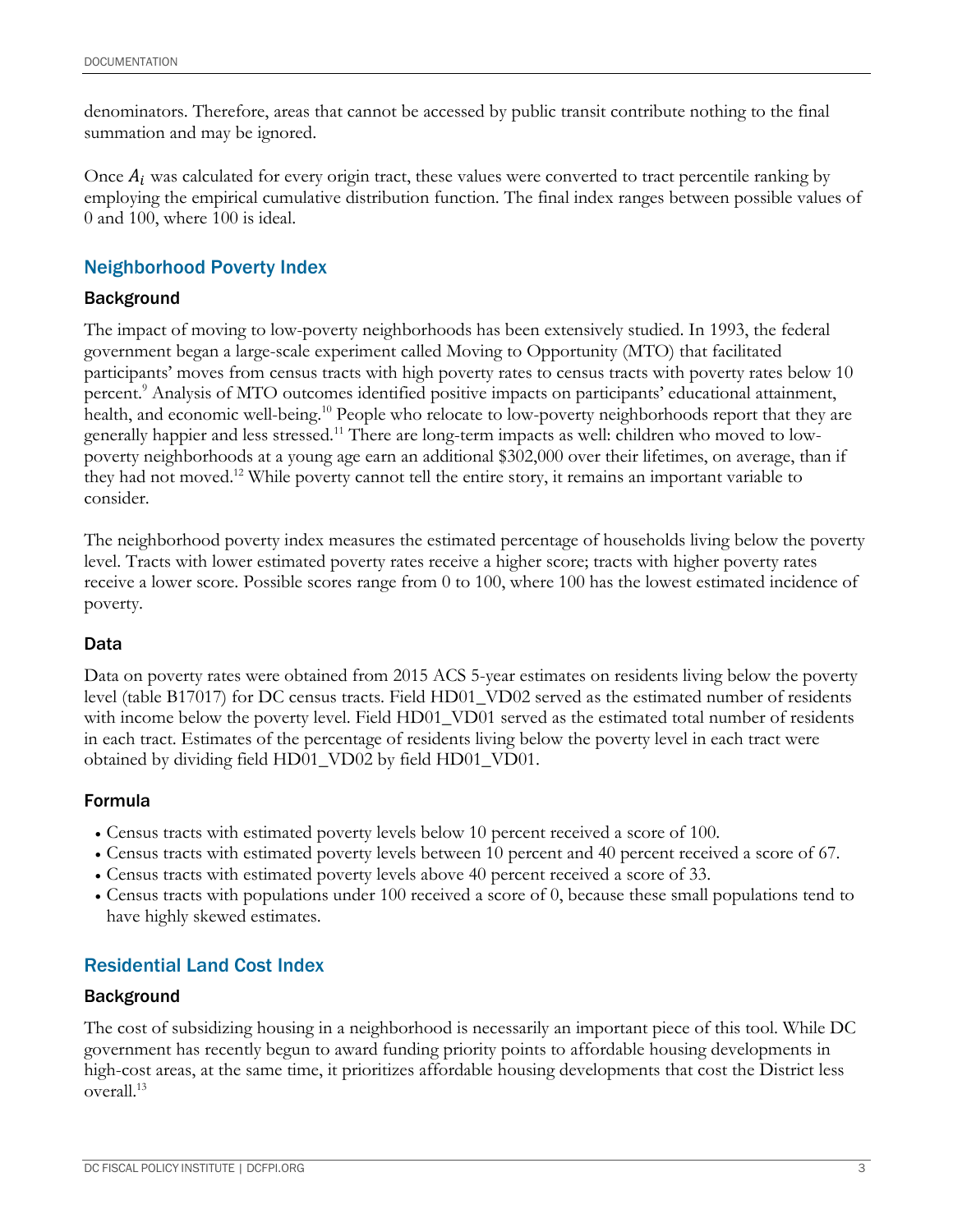While construction costs (labor and commodities) are relatively consistent across neighborhoods, land costs are not. In neighborhoods with high demand for market-rate housing or mixed-use development, competition for land can be fierce, leading to high sale prices.

The residential land cost index measures the appraised value of land in DC. Possible scores range from 0 to 100, where 0 is the most expensive and 100 is the least expensive.

# Data

The DC Office of Tax and Revenue (OTR) conducts an annual assessment of property values in the District. According to OTR documents, the residential cost model by which properties are assessed is calibrated using a non-linear regression model developed from citywide market analysis of qualified sales.<sup>14</sup> One element of the cost model is a residential base lot value for each assessment neighborhood. The base lot value was selected as the basis for this tool's land cost index because it reflects both the size of a typical lot and the cost per square foot of the lot—capturing the typical per-lot cost.

It is important to note that this index does not account for the variation in land ownership turnover across neighborhoods. For instance, whereas one neighborhood may be dominated by long-time owners or uses, with few properties put up for sale in any given year, another neighborhood may have more sales, presenting more chances to buy parcels for the purpose of developing affordable housing.

# Formula

The DC Office of Tax and Revenue (OTR) computes base rates for property values over special neighborhoods<sup>15</sup> and subneighborhoods<sup>16</sup> specific to their office. Property tax rates were appended to subneighborhoods when possible, and to neighborhoods when subneighborhoods were not defined. Since the OTR's Real Property Tax Administration neighborhoods do not conform to census tract boundaries, OTR's data was spatially transformed to match census tracts.

Areas containing public land, such as Rock Creek Park and the National Arboretum, are not assessed taxes and therefore have base lot values of zero. Converting from OTR neighborhoods and subneighborhoods to census tracts without adjusting for zero base lot values results in the devaluation of all census tracts containing public land. To correct for the bias, we computed the centroid of every OTR neighborhood and subneighborhood along with the planar distance between every centroid. Neighborhoods and subneighborhoods with a base lot value of zero were assigned the base lot value of the nearest neighbor with a base lot value above zero.

Converting spatial units from OTR neighborhoods and subneighborhoods to census tract boundaries required four steps. First, base lot values from OTR was converted to raster format with cells of 330 feet by 330 feet. Second, census tract identification numbers were converted to a raster file with the same resolution. Third, base lot value data was appended to census tract information by using a zonal summation, where the zone was the census tract identification number and the summation was the sum of all base lot values in the new zone. Fourth, the zonal summation was divided by the number of cells in the zone to determine the base lot value for the census tract.

To obtain the final metric, the inverse base lot value was normalized using the formula:

$$
idx = \frac{v - \bar{v}}{s_v}
$$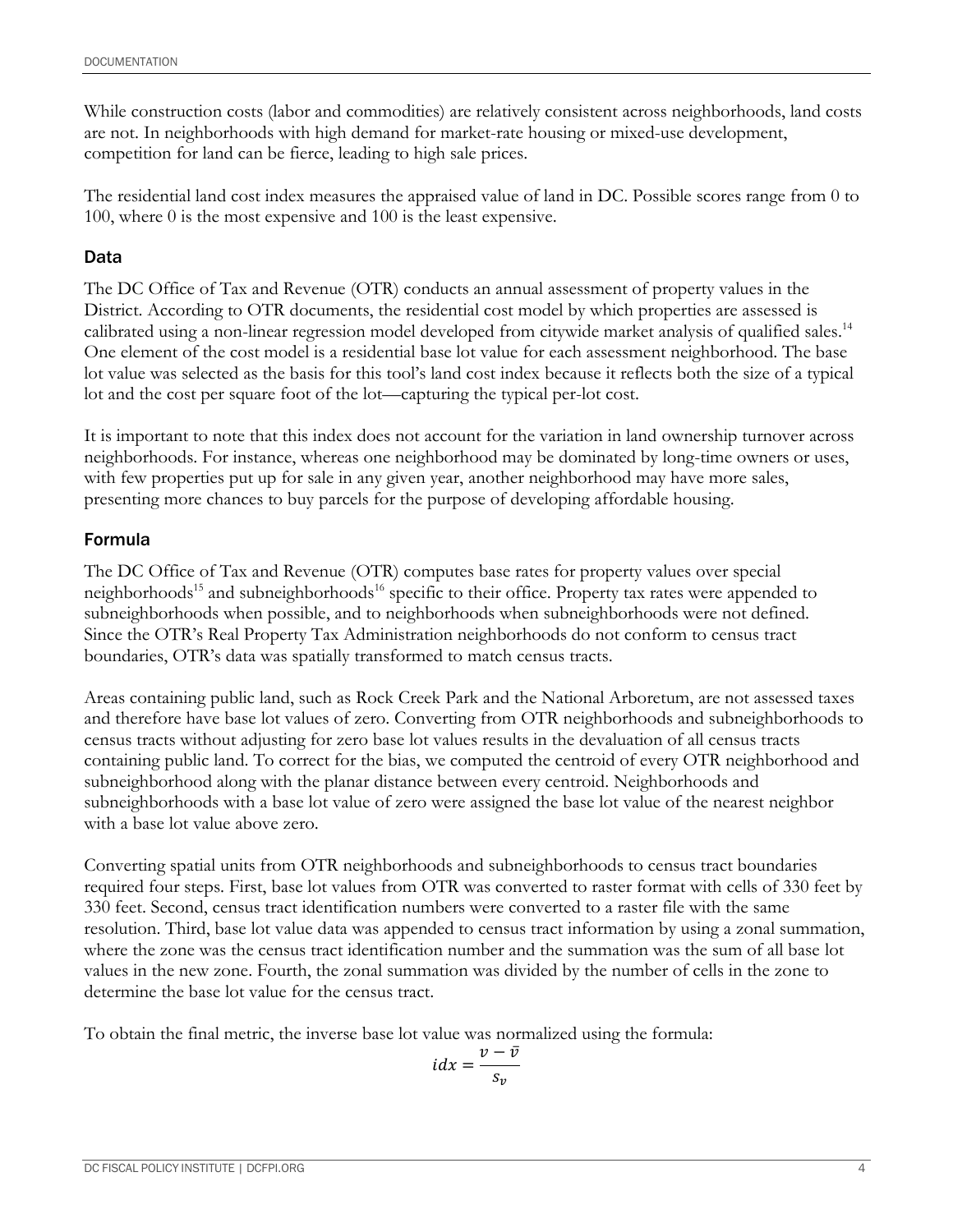Where  $v = \frac{1}{b}$  $\frac{1}{b}$  and b is the base lot value for each census tract. The normalized inverse base lot values were then converted to tract percentile ranking by employing the empirical cumulative distribution function. Possible scores range from 0 to 100, where 0 is the most expensive and 100 is the least expensive.

# Racial Diversity Index

### **Background**

There are at least four reasons why it is important to consider the racial diversity of DC neighborhoods. First, racial segregation of neighborhoods reflects a history of racist and discriminatory policies.<sup>17</sup> Second, U.S. neighborhoods remain highly segregated in the present: in 2010, "half of the metropolitan black population [lived] in neighborhoods that were home to only 3.6 percent of the nonblack population."<sup>18</sup> Third, residents of highly segregated neighborhoods have more trouble accessing jobs and information and often face discrimination from employers,<sup>19</sup> due to the historic denial of amenities, services, and wealthbuilding opportunities to those neighborhoods. Fourth, present inequities tend to replicate in the future. Research indicates that growing up in disadvantaged neighborhoods adversely affects children's development and educational outcomes, thereby passing on disadvantage to future generations.<sup>20</sup>

The racial diversity index compares the racial diversity of each census tract to the diversity of the District as a whole. Possible scores range from 0 to 100, where 0 is the least diverse tract and 100 is the most diverse tract.

The racial diversity index is only a slight adaptation of the racial dissimilarity index, which is a prominent segregation metric. The racial dissimilarity index can be written as follows:<sup>21</sup>

$$
D = \frac{1}{2} \sum_{i=1}^{k} |x_i - y_i|
$$
  

$$
x_i = N_i/N
$$
  

$$
y_i = W_i/W
$$

Where  $N_i$  is the number of non-white residents in a census tract, N is the total number of non-white residents in the study area,  $W_i$  is the number of whites in a census tract, and  $W$  is the total number of white residents in the study area.

When calculated in this way, the racial dissimilarity index determines the proportion of either of the groups that would have to move in order to match the overall racial makeup of the study area.<sup>22</sup> There are two issues with the racial dissimilarity index as written. First, it computes a summation across the study area, thereby eliminating the differences between individual census tracts. Second, it can only compare differences between two groups.

The racial diversity index addresses the first shortcoming: instead of observing the overall segregation of a city, the racial diversity index allows the user to compare differences between individual census tracts. It does not address the second shortcoming: like the racial dissimilarity index, it can only compare differences between two groups.

One issue with the racial diversity index is that it treats tract-level concentration of white residents and of non-white residents as equally disadvantageous. The index was chosen primarily because the traditional measures of racial segregation, the proportion of residents in a tract who are non-white, is highly correlated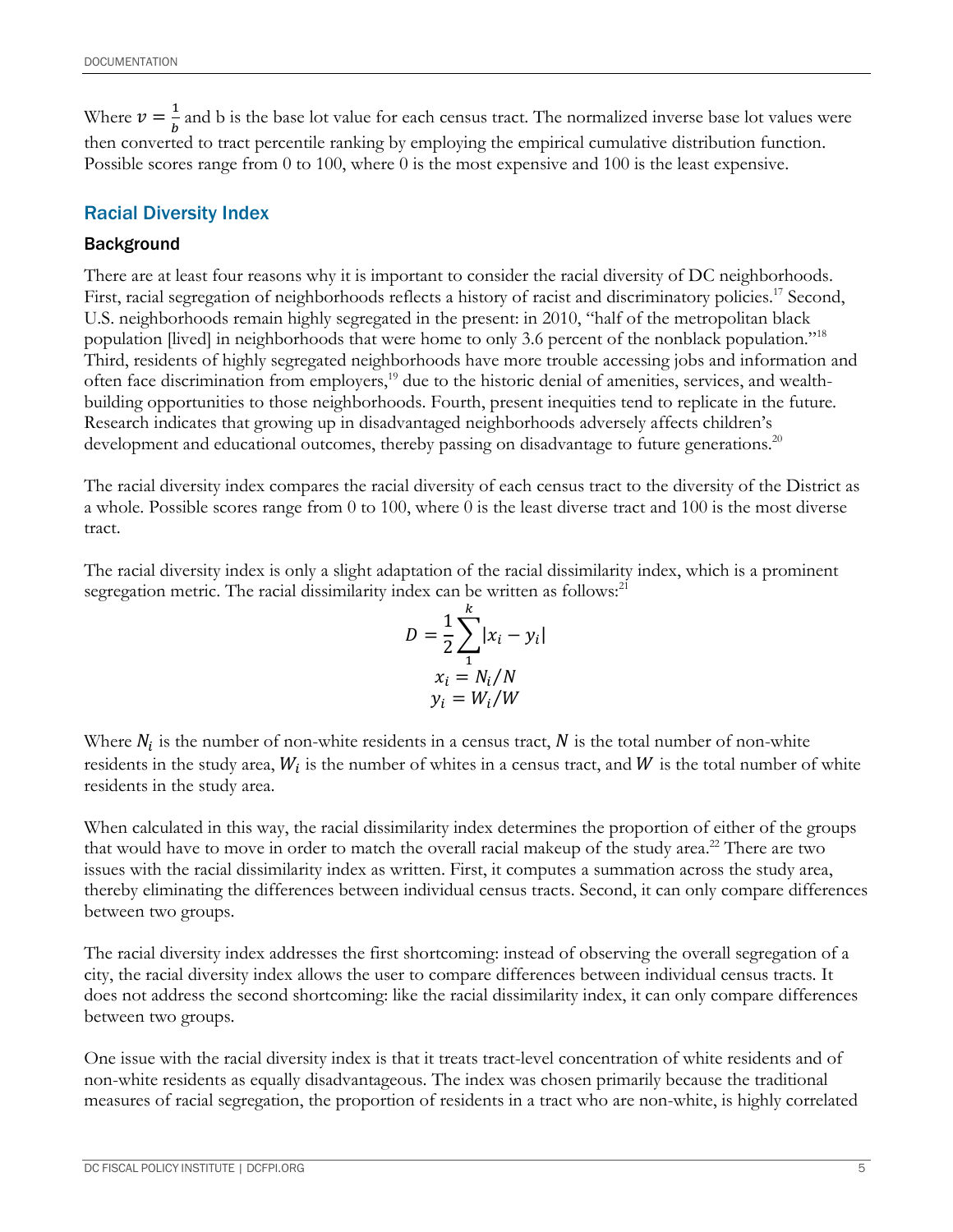with other metrics in the tool, such as poverty and violent crime, and thus would not change the picture of the overall opportunity index much. (The choice of a diversity index should not be taken to mean that it is not desirable to increase housing opportunities for low-income and people of color in advantaged, majoritywhite neighborhoods. It is.)

The racial diversity index used 2015 ACS 5-year estimates on race and ethnic origin (table B02001) for DC census tracts. Since the racial diversity index can only measure differences between two groups, this index measured white – non-white difference. Field HD01\_VD02 served as the estimate of white residents in DC. The summation of fields HD01\_VD03 through HD01\_VD08 served as the estimate of non-white residents in DC. Field HD01\_VD01 served as the estimate of total residents in DC regardless of race or ethnic origin.

#### Formula

The racial diversity index is the normalized inverse absolute difference between the percentage of white and nonwhite residents in each DC census tract. First, the inverse absolute difference is computed using the formula:

$$
d = \frac{1}{\left|\frac{N_i}{N_T} - \frac{W_i}{W_T}\right|}
$$

Where  $N_i$  is the estimated number of non-white residents in a census tract,  $N_T$  is the estimated number of non-white residents in all census tracts,  $W_i$  is the estimated number of white residents in a census tract, and  $W_T$  is the estimated number of white residents in all census tracts.

 $W_i$  $\frac{W_i}{W_T}$  and  $\frac{N_i}{N_T}$  are simple ratios showing the number of white and non-white residents in the tract relative to the number of white and non-white residents in the District. The absolute difference between these two ratios gives some sense of racial diversity in DC census tracts, since we would expect that large differences connote tracts that are not diverse. We take the inverse of this value because our model prefers diverse tracts.

Second, the inverse absolute difference for each tract is normalized using the formula:

$$
idx = \frac{d - \bar{d}}{s_d}
$$

Possible scores range from 0 to 100, where 0 is the least diverse tract and 100 is the most diverse tract.

### Violent Crime Index

#### Background

Research indicates that increased exposure to neighborhood violence negatively impacts residents' health, educational attainment, and economic outcomes.<sup>23</sup> Conversely, living in neighborhoods with less crime can reduce stress levels and promote pro-social behavior.<sup>24</sup>

The violent crime index measures the violent crime rates of each census tract. Possible scores range from 0 to 100, where 0 indicates the highest violent crime rate and 100 indicates the lowest violent crime rate.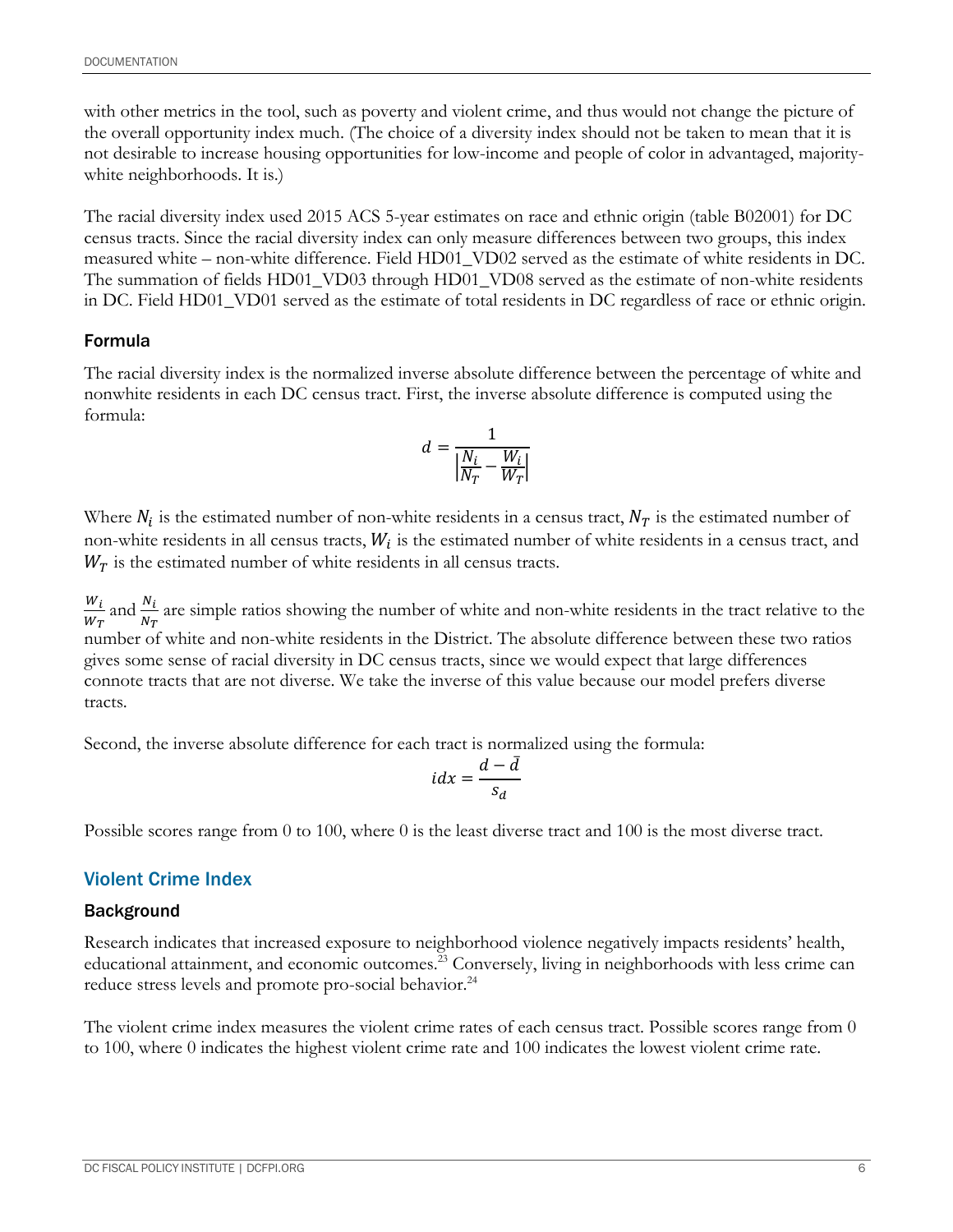DC's Metropolitan Police Department defines the following types of crime as violent crime: homicide, sex abuse, assault with a dangerous weapon, and robbery.<sup>25</sup>

### Data

The violent crime index used data from a point shapefile containing all DC crime incidents in 2015, downloaded from DC's Open Data Portal. <sup>26</sup> Violent crime counts were spatially aggregated by census tract and standardized as rates per 1,000 residents.

# Formula

The crime index is the normalized inverse violent crime rate in each DC census tract. This is:

$$
idx = \frac{c - \bar{c}}{s_c}
$$

Where  $c = \frac{1}{n}$  $\frac{1}{r}$  and  $r$  is the violent crime rate for each census tract. This metric was rescaled to an index with values ranging from 0 to 100. Tracts where zero violent crimes were reported in 2015 were excluded from the computation and given a perfect score of 100.

# Affordable Housing Priority Index

# Background

The strength of this affordable housing tool is that it allows users to interactively view the interaction of neighborhood quality metrics alongside the cost of development. The affordable housing priority index is the metric that enables this visualization. The user can weigh the importance of the other five indices jobs proximity, neighborhood poverty, residential land cost, racial diversity, and violent crime — and dynamically update the prioritization of areas in DC for affordable housing development.

Possible scores of the affordable housing priority index range from 0 to 100, where 0 indicates the leastoptimal for affordable housing development and 100 is the most optimal.

# Data

The affordable housing priority index uses two data sources: first, the user-supplied weights assigned to each of the five indices; and second, the values of the five indices for each tract. Assigned weights can range from 0 to 100, where 100 designates the greatest priority. The values of the indices were calculated using the procedures outlined in this document.

# Formula

The affordable housing priority index is the weighted average of the jobs proximity index, neighborhood poverty index, residential land cost index, racial diversity index, and violent crime index, where the weights are furnished by the user in the tool. The formula for the index is as follows:

$$
idx = \frac{\sum_{1}^{n}(x_iw_i)}{\sum_{1}^{n}(w_i)}
$$

Where  $w$  is the weight assigned to each index and  $x$  is the value of each index.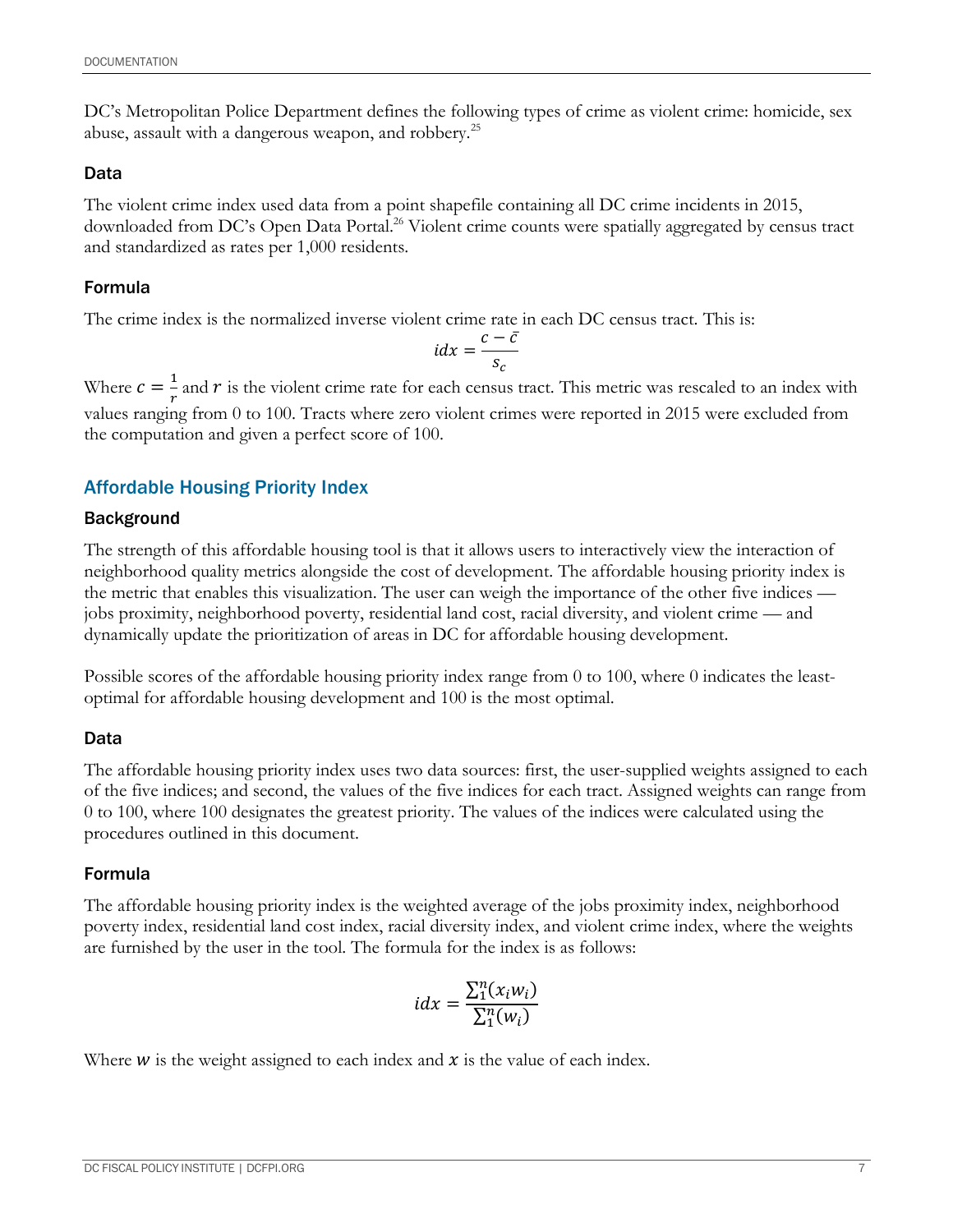# A Note on Schools

At last count, there was a roughly even split in the number of public schools and charter schools in DC.<sup>27</sup> Both types of schools are well-represented in DC, and they both have different ways of measuring school performance.<sup>28</sup> We elected not to include a school quality metric in this study for two reasons: first, because some researchers caution against their use;<sup>29</sup> and second, because the researchers who do use these metrics have wildly different approaches to measuring school quality.<sup>30</sup> Therefore, we provide links to information about DC schools but otherwise allow the user to make their own judgments about school quality in DC.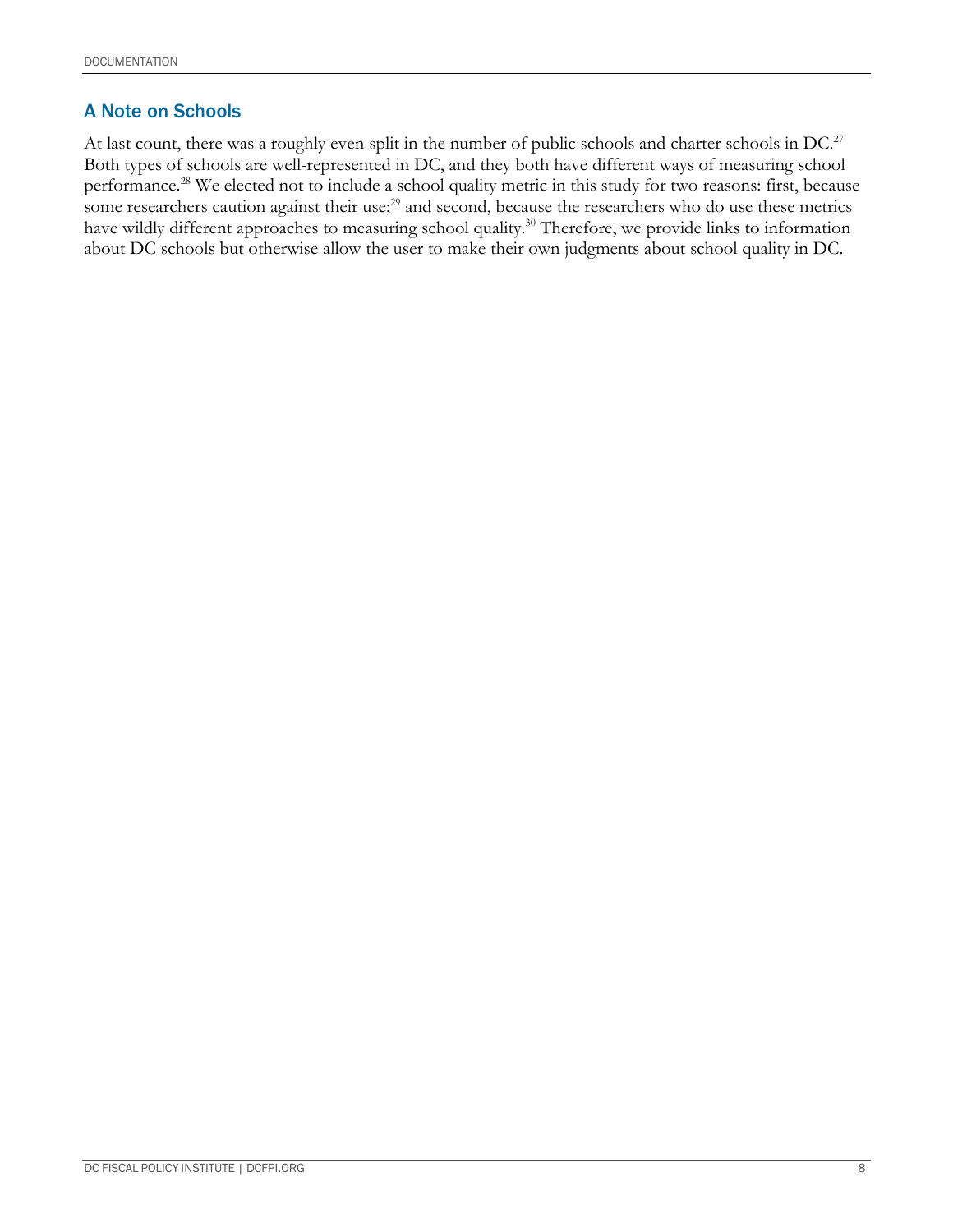<sup>1</sup> Acevedo-Garcia, D., McArdle, N., Hardy, E., Dillman, K., Reece, J., Crisan, U.I., Norris, D., & Osypuk, T.L. (2016) Neighborhood opportunity and location affordability for low-income renter families. *Housing Policy Debate, 26*(4-5), 607-645. l

Briggs, X., & Turner, M.A. (2006). Assisted housing mobility and the success of low-income minority families: Lessons for policy, practice, and future research. *Northwestern Journal of Law & Social Policy, 1*(1): 24-61. Retrieved from <http://scholarlycommons.law.northwestern.edu/cgi/viewcontent.cgi?article=1004&context=njlsp>

McClure, K. (2010). The prospects for guiding Housing Choice Voucher households to high-opportunity neighborhoods. *Cityscape, 12*(3), 101-122.

Zuk, M., & Carlton, I. (2015). Equitable transit-oriented development: Examining the progress and continued challenges of developing affordable housing in opportunity and transit-rich neighborhoods. Poverty & Race Research Action Council. Retrieved from<http://prrac.org/pdf/EquitableTOD.pdf>

<sup>2</sup> Tatian, P., Leopold, J., Oo, E., Joseph, G., MacDonald, G., Nichols, A., … Zhang, S. (2015). Affordable housing needs assessment for the District of Columbia, phase II. Retrieved from [http://www.urban.org/sites/default/files/publication/50151/2000214-affordable-housing-needs-assessment-for-the-district-of](http://www.urban.org/sites/default/files/publication/50151/2000214-affordable-housing-needs-assessment-for-the-district-of-columbia.pdf)[columbia.pdf](http://www.urban.org/sites/default/files/publication/50151/2000214-affordable-housing-needs-assessment-for-the-district-of-columbia.pdf)

DC Department of Housing and Community Development. (2017). Spring 2017 RFP: Consolidated request for proposals for affordable housing projects. Retrieved from<https://octo.quickbase.com/db/bjc34b76f?a=showpage&pageid=55>

<sup>3</sup> Kain, J.F. (1992). The Spatial Mismatch Hypothesis: Three decades later. *Housing Policy Debate, (3)*2, 371-460.

<sup>4</sup> Blumenberg, E., & Pierce, G. (2014). A driving factor in mobility? Transportation's role in connecting subsidized housing and employment outcomes in the Moving to Opportunity (MTO) program. *Journal of the American Planning Association, 80*(1), 52-66.

<sup>5</sup> Marinescu, I., & Rathelot, R. (2016). Mismatch unemployment and the geography of job search (NBER Working Paper 22672). Retrieved from<http://www.nber.org/papers/w22672>

<sup>6</sup> 2015 American Community Survey 5-year PUMS and PUMA crosswalk; HUD Income Limits.

<sup>7</sup> United States Census Bureau. (2017). *LEHD origin-destination employment statistics: Workplace area characteristics* [data file]. Available from<https://lehd.ces.census.gov/data/>

<sup>8</sup> United States Department of Housing and Urban Development. (2017). Affirmatively Furthering Fair Housing data and mapping tool (AFFH-T) data documentation. Retrieved from [https://www.hudexchange.info/resources/documents/AFFH-T-](https://www.hudexchange.info/resources/documents/AFFH-T-Data-Documentation-AFFHT0003.pdf)[Data-Documentation-AFFHT0003.pdf](https://www.hudexchange.info/resources/documents/AFFH-T-Data-Documentation-AFFHT0003.pdf)

<sup>9</sup> Schwartz, A.F. (2015). *Housing policy in the United States*. New York: Routledge.

<sup>10</sup> Ludwig, J., Duncan, G.J., Gennetian, L.A., Katz, L.F., Kessler, R.C., & Sanbonmatsu, L. (2012). Neighborhood effects on the long-term well-being of low-income adults. *Science 337*(6101), 1505-1510.

<sup>11</sup> Ibid.

Schwartz, H. (2010). Housing policy is school policy: Economically integrative housing promotes academic success in Montgomery County. *The Century Foundation*. Retrieved from<https://tcf.org/assets/downloads/tcf-Schwartz.pdf>

<sup>12</sup> Chetty, R., Hendren, N., & Katz, L. (2015) The effects of exposure to better neighborhoods on children: New evidence from the Moving to Opportunity experiment (NBER working paper 21156). Retrieved from<http://www.nber.org/papers/w21156>

<sup>13</sup> DC Department of Housing and Community Development. (2017) Spring 2017 RFP: Consolidated request for proposals for affordable housing projects. Retrieved from <https://octo.quickbase.com/db/bjc34b76f?a=showpage&pageid=55>

<sup>14</sup> DC Office of Tax and Revenue. (2017). Appraiser's reference materials, 2018 General Reassessment Program. Retrieved from [https://otr.cfo.dc.gov/sites/default/files/dc/sites/otr/publication/attachments/Reassessment%20Program%202018%20FINA](https://otr.cfo.dc.gov/sites/default/files/dc/sites/otr/publication/attachments/Reassessment%20Program%202018%20FINAL.pdf) [L.pdf](https://otr.cfo.dc.gov/sites/default/files/dc/sites/otr/publication/attachments/Reassessment%20Program%202018%20FINAL.pdf)

<sup>15</sup> Open Data DC. (2011). *Real property tax assessment neighborhoods* [data file]. Retrieved fro[m http://opendata.dc.gov/datasets/real](http://opendata.dc.gov/datasets/real-property-tax-assessment-neighborhoods)[property-tax-assessment-neighborhoodsh](http://opendata.dc.gov/datasets/real-property-tax-assessment-neighborhoods)ttp://opendata.dc.gov/datasets/real-property-tax-assessment-neighborhoods

<sup>16</sup> Open Data DC. (2011). *Real property tax assessment sub-neighborhoods* [data file]. Retrieved from <http://opendata.dc.gov/datasets/real-property-tax-assessment-sub-neighborhoods>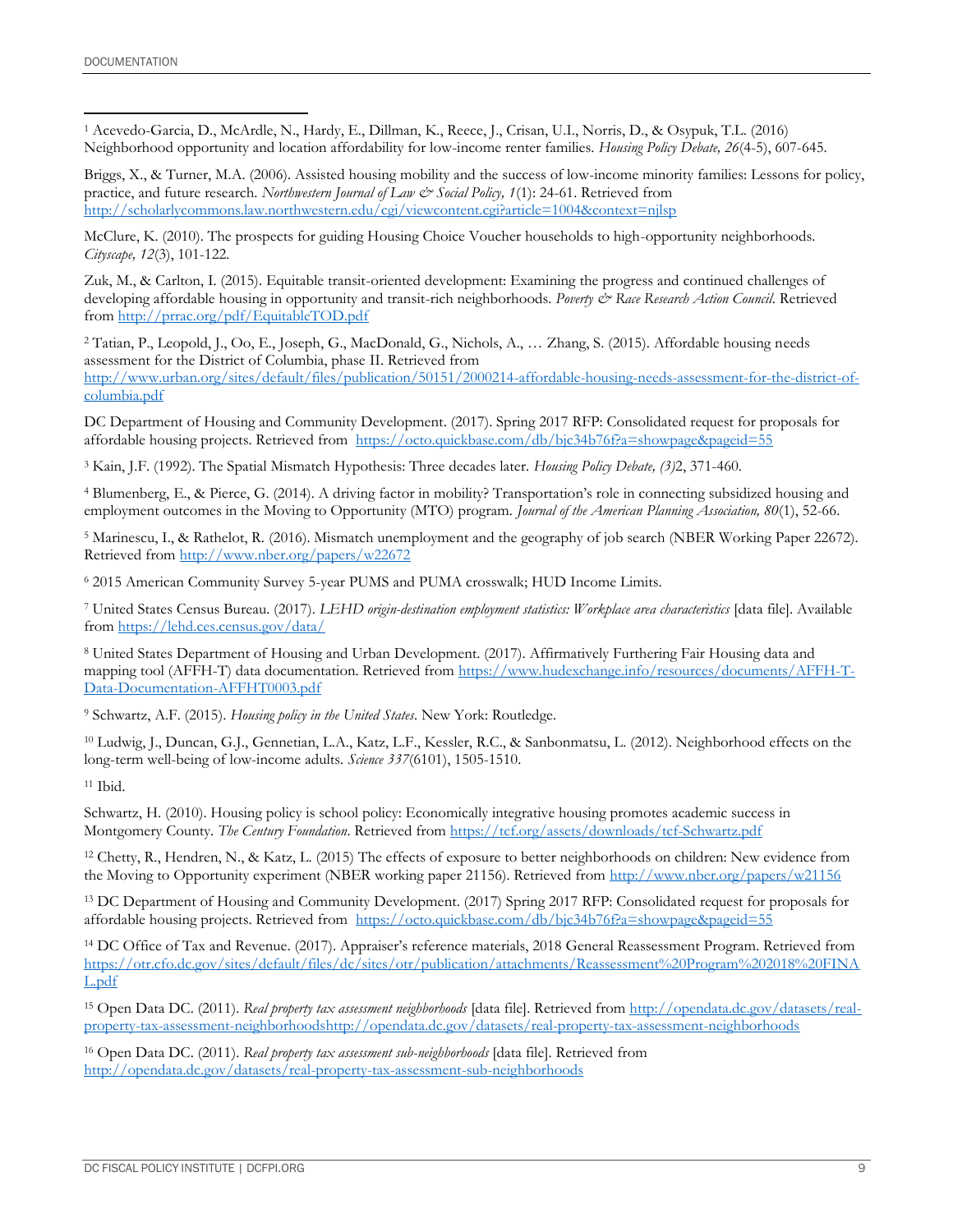<sup>17</sup> Firebaugh, G., & Acciai, F. (2016). For blacks in America, the gap in neighborhood poverty has declined faster than segregation. *Proceedings of the National Academy of Sciences, 113*(47), 13372-13377.

l

<sup>19</sup> Kain, J. (1968) Housing segregation, Negro employment, and metropolitan decentralization. *Quarterly Journal of Economics, 82*(2), 175-197.

<sup>20</sup> Firebaugh, G., & Acciai, F. (2016). For blacks in America, the gap in neighborhood poverty has declined faster than segregation. *Proceedings of the National Academy of Sciences, 113*(47), 13372-13377.

<sup>21</sup> Duncan, O.D., & Duncan, B. (1955). A methodological analysis of segregation indexes. *American Sociological Review, 20*(2), 210- 217.

<sup>22</sup> See the following for discussions of the dissimilarity index:

Duncan, O.D., & Duncan, B. (1955). A methodological analysis of segregation indexes. *American Sociological Review, 20*(2), 210-217.

Sakoda, J.M. (1981). A generalized index of dissimilarity. *Demography, 18*(2), 245-250.

Sohoni, D., & Saporito, S. (2009). Mapping school segregation: Using GIS to explore racial segregation between schools and their corresponding attendance areas. *American Journal of Education, 115*(4), 569-500.

<sup>23</sup> Ludwig, J., Duncan, G.J., Gennetian, L.A., Katz, L.F., Kessler, R.C., & Sanbonmatsu, L. (2012). Neighborhood effects on the long-term well-being of low-income adults. *Science 337*(6101), 1505-1510.

Sard, B., & Rice, D. (2014). Creating opportunity for children: How housing location can make a difference. *Center on Budget and Policy Priorities*. Retrieved from<https://www.cbpp.org/sites/default/files/atoms/files/10-15-14hous.pdf>

<sup>24</sup> Schwartz, H. (2010). Housing policy is school policy: Economically integrative housing promotes academic success in Montgomery County. *The Century Foundation*. Retrieved from<https://tcf.org/assets/downloads/tcf-Schwartz.pdf>

<sup>25</sup> District of Columbia Metropolitan Police Department. (2017). District crime data at a glance. Retrieved from <https://mpdc.dc.gov/page/district-crime-data-glance>

<sup>26</sup> Open Data DC. (2017). *Crime incidents in 2015* [data file]. Retrieved from [http://opendata.dc.gov/datasets/crime-incidents-in-](http://opendata.dc.gov/datasets/crime-incidents-in-2015)[2015](http://opendata.dc.gov/datasets/crime-incidents-in-2015)

<sup>27</sup> Open Data DC. (2014). *Charter schools* [data file]. Retrieved from<http://opendata.dc.gov/datasets/charter-schools>

Open Data DC. (2006). *Public school grounds* [data file]. Retrieved fro[m http://opendata.dc.gov/datasets/public-school-grounds](http://opendata.dc.gov/datasets/public-school-grounds)

<sup>28</sup> District of Columbia Public Charter School Board. (2016). School quality reports. Retrieved from <http://www.dcpcsb.org/report/school-quality-reports-pmf>

District of Columbia Public Schools. (n.d.) School profiles home. Retrieved from<http://profiles.dcps.dc.gov/>

<sup>29</sup> Strauss, V. (2017, June 14). What to know before using school ratings tools from real estate companies. *Washington Post*. Retrieved from [https://www.washingtonpost.com/news/answer-sheet/wp/2017/06/14/what-to-know-before-using-school](https://www.washingtonpost.com/news/answer-sheet/wp/2017/06/14/what-to-know-before-using-school-ratings-tools-from-real-estate-companies/?utm_term=.db3478ab93a6)[ratings-tools-from-real-estate-companies/?utm\\_term=.db3478ab93a6](https://www.washingtonpost.com/news/answer-sheet/wp/2017/06/14/what-to-know-before-using-school-ratings-tools-from-real-estate-companies/?utm_term=.db3478ab93a6)

<sup>30</sup> For a survey of different approaches to school quality metrics, see:

Acevedo-Garcia, D., McArdle, N., Hardy, E., Dillman, K., Reece, J., Crisan, U.I., Norris, D., & Osypuk, T.L. (2016). Neighborhood opportunity and location affordability for low-income renter families. *Housing Policy Debate, 26*(4-5), 607-645.

Ellen, I.G., & Horn, K.M. (2012). Do federally assisted households have access to high performing public schools? *Poverty & Race Research Action Council Civil Rights Research*. Retrieved from <http://furmancenter.org/files/publications/PRRACHousingLocationSchools.pdf>

<sup>18</sup> Ibid.